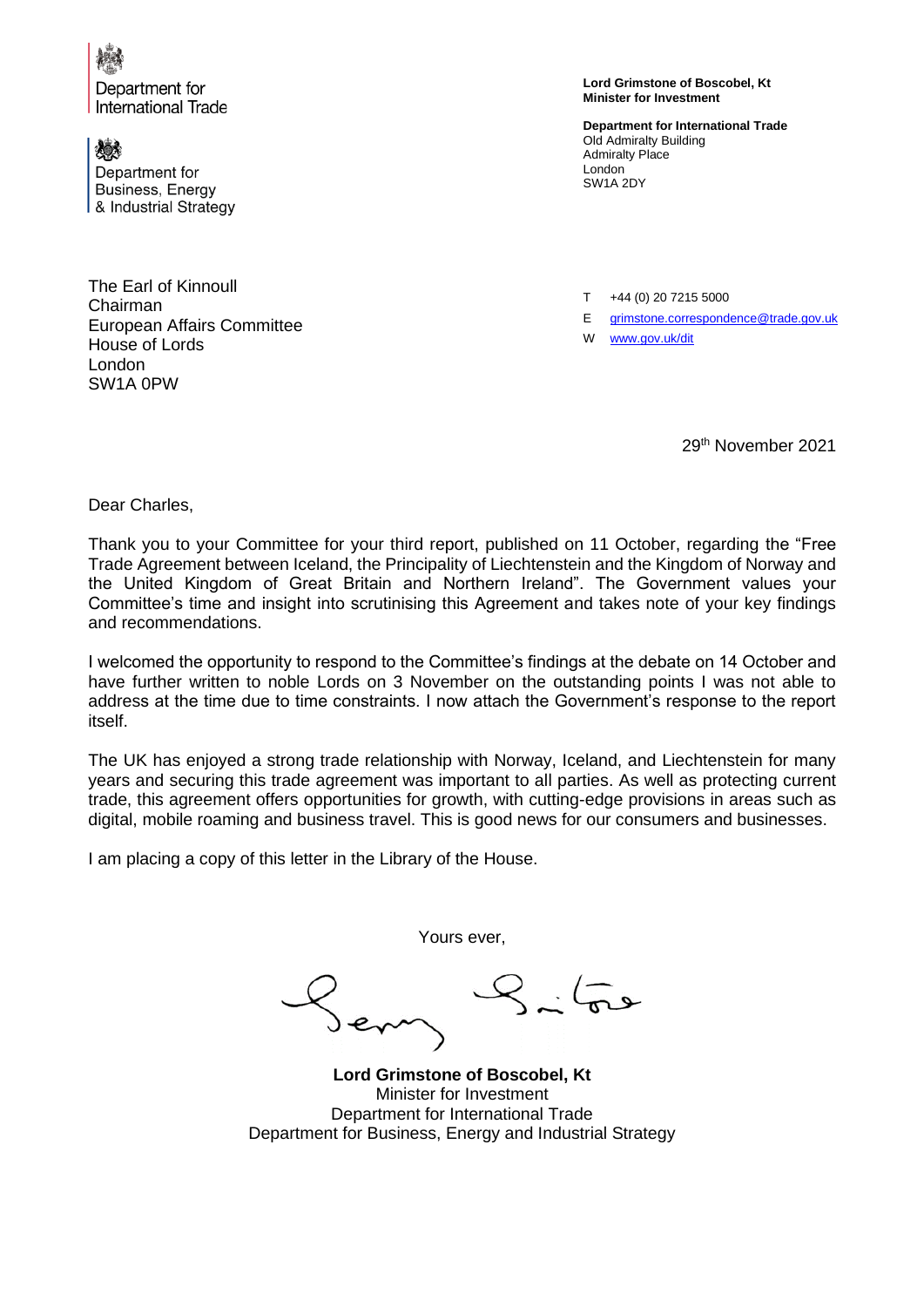### **Government Response to the European Affairs Committee's Third Report of Session 2021- 22: Free Trade Agreement between Iceland, the Principality of Liechtenstein and the Kingdom of Norway and the United Kingdom of Great Britain and Northern Ireland**

### Introduction

- 1. The Government notes the Committee's report published on 11 October.
- 2. The Government welcomes the overall assessment made by the Committee on the UK-Norway, Iceland, and Liechtenstein free trade agreement (FTA), which recognises the aim of the FTA is to safeguard existing trade. The Committee further reflected that whilst impact, if measured in terms of increased trade, is likely to be modest, beneficial impact is likely to be much greater if measured in terms of the avoidance of increased barriers to trade.
- 3. Norway, Iceland, and Liechtenstein are longstanding trade partners, with total trade worth £21.4 billion in 2020 between our countries (ONS, April-June 2021). This new agreement puts our trade relationship with these countries on a secure footing and will allow us to build even stronger trade between our nations.
- 4. On 14 October, the FTA was debated in the House of Lords. A wide range of areas of the agreement were discussed at length. The House welcomed the continuity that the deal will provide for businesses and recognised some provisions that went beyond the arrangements the UK had with these countries under the EEA Agreement.
- 5. The parliamentary scrutiny process under the Constitutional Reform and Governance Act 2010 concluded on 1 November. The Norwegian parliamentary process has also concluded, and both the UK and Norway are taking the necessary action to implement the FTA from 1 December between our respective countries. The Government plans to take forward implementation of the FTA with Iceland and Liechtenstein when they have completed their domestic processes.
- 6. The Committee made a number of comments and recommendations in the report, which the Government has responded to below.

## Conclusions and recommendations

- 7. *We welcome the Government's successful conclusion of negotiations on a Free Trade Agreement with Norway, Iceland and Liechtenstein, and we congratulate all parties on the speed with which agreement was reached.*
- 8. The Government was determined to protect and build on the trade relationship that the UK enjoyed with these countries prior to the end of 2020 and is pleased that the Committee has acknowledged the speed and pace at which these negotiations were concluded.
- 9. *Although this is a substantially new agreement, it has not been subject to the same levels of transparency as other new trade agreements, such as the forthcoming one with Australia. We call on the Government to ensure that it applies its commitments to parliamentary scrutiny in a consistent manner to all new trade agreements.*
- 10. *The materials published alongside the Free Trade Agreement appear to have been produced in haste and are in new and in some cases unhelpful formats. We invite the Department for International Trade to confirm whether, notwithstanding previous statements by ministers, it is their intention to publish Parliamentary Reports alongside new trade agreements. If it is, the Department should bear in mind that Parliamentary Reports are intended to facilitate effective parliamentary scrutiny and should be prepared with that objective in mind.*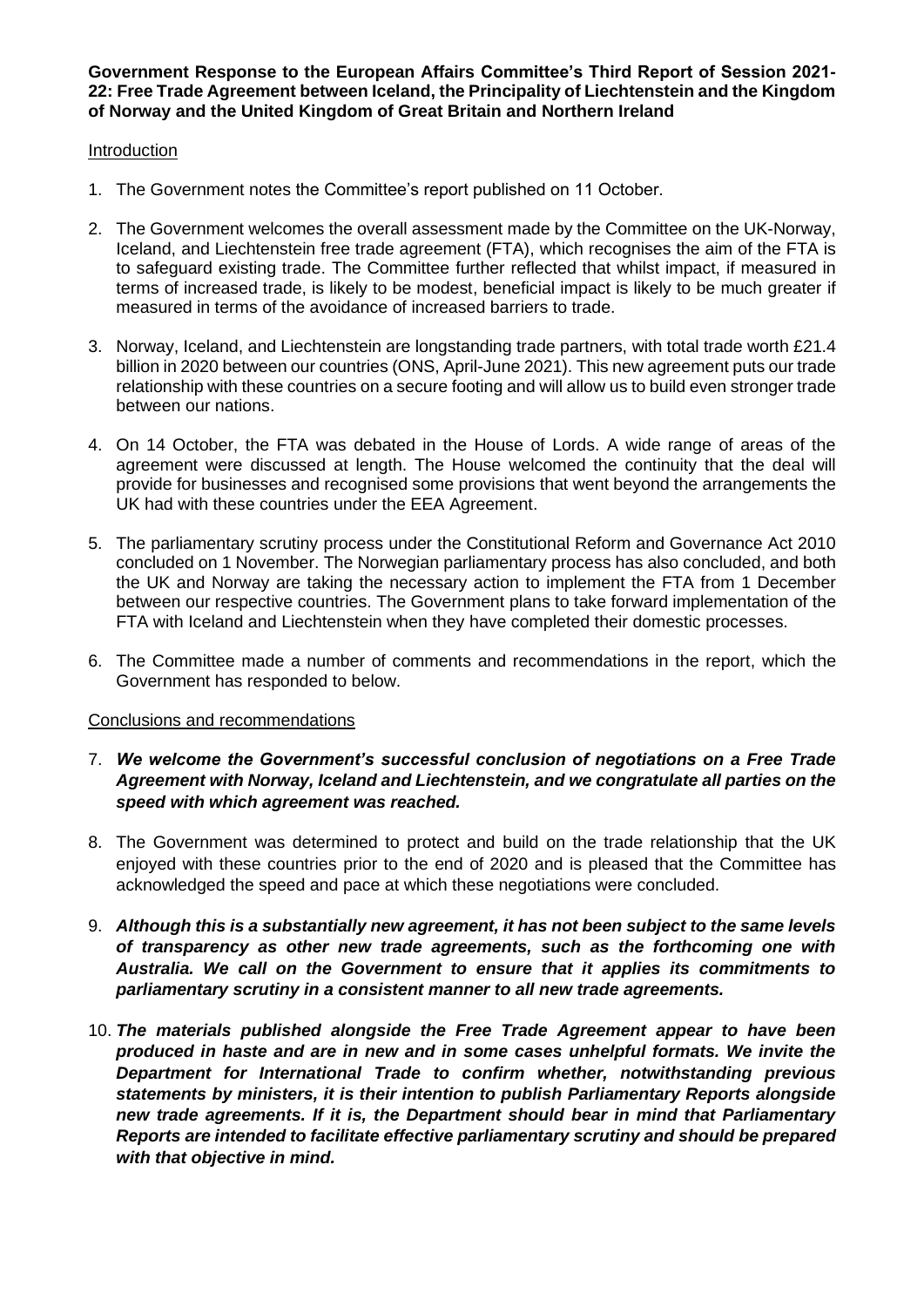- 11. The Government regards this FTA as a continuity agreement, albeit with some changes due to Norway, Iceland, and Liechtenstein's relationship with the EU through the EEA agreement and membership of the Single Market. As such, the Government has followed the same scrutiny processes as with other continuity agreements and has updated business and others – including Parliament – on the progress of these negotiations throughout the delivery of the continuity trade programme. The Government also published a Parliamentary Report and an impact assessment, which set out key sectoral impacts as well as the impacts on businesses and consumers.
- 12. In relation to the materials published alongside the FTA, the Government acknowledges the Committee's concern and will consider how best to ensure such materials are published in a user-friendly format.
- 13. For new FTAs which the UK is negotiating with countries such as Australia and New Zealand, the Government is committed to even greater transparency. The Government has provided extensive information to Parliament on negotiations, publishing negotiating objectives and an economic scoping assessment prior to the start of talks. The Government continues to keep the public and Parliamentarians informed of the progress of negotiations via regular updates, including close engagement with the relevant Parliamentary Committees. The Government is also committed to publishing a final stage impact assessment prior to scrutiny by Parliament.
- 14. Finally, as the Committee will be aware, any FTA will be subject to the usual pre-ratification scrutiny procedures under the Constitutional Reform and Governance (CRaG) Act 2010.
- 15. *The UK already has high levels of trade in goods with Norway and Iceland, reflecting many years of close economic integration. As a result, the aim of the Free Trade Agreement is as much to safeguard existing trade, by avoiding the imposition of new barriers such a tariffs or quotas, as it is about creating new opportunities. Its impact upon trade in goods will be incremental, but could be significant, particularly in the long term.*
- 16. As the Committee has noted, the UK already has close trading relationships with Norway and Iceland reflecting many years of close economic integration. Total trade with these countries was worth £21.2 billion in 2020, with just over three quarters of this being in goods trade (ONS, April-June 2021).
- 17. Building upon the existing relationship the overarching objectives of the FTA were to liberalise and facilitate trade and investment, as well as to promote a closer economic relationship between the UK and Norway, Iceland, and Liechtenstein.
- 18. The Government's published impact assessment aims to provide Parliament and the public with an assessment of the incremental impacts of the FTA relative to the Agreement on Trade in Goods between Iceland, Norway, and the United Kingdom. The additional impacts of the FTA are expected to be concentrated across services' sectors and some agricultural sectors such as fisheries, dairy, and meat, and the impacts on producers and consumers in particular sectors could be significant.
- 19. *We welcome the inclusion of provisions on services trade, though we note that as for trade in goods, the Agreement builds on already close integration. The arrangements for mobility of persons are welcome, though we note that they are more restrictive than those that applied while the UK was an EU Member State. It remains to be seen what impact these provisions will have upon trade in services.*
- 20. This ambitious FTA provides legal certainty for highly skilled business people and British businesses, as they will continue to have access to Norway, Iceland and Liechtenstein for business travel, providing administrative clarity and enabling long-term business planning.